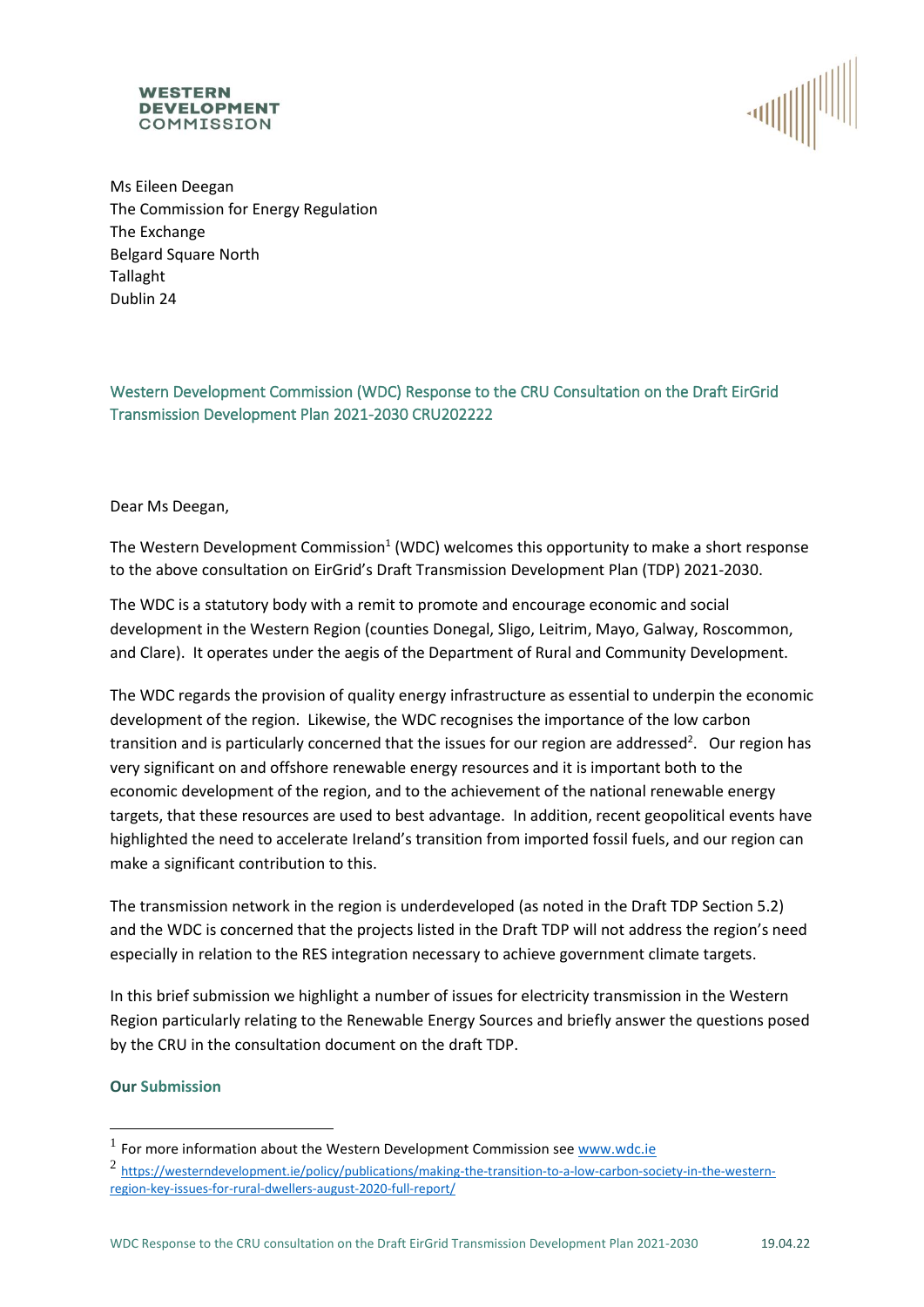#### **WESTERN DEVELOPMENT** COMMISSION



As noted above, in the submission we first consider how the Transmission Development Plan 2021- 2030 addresses some of the issues for the transmission system in the Western Region. These are:

- 1. Network development in the north west and west
- 2. Offshore wind
- 3. Other aids to grid stabilisation

# **1. Network development in the north west and west**

As noted in Section 5.2 of the TDP 2021-2030 the existing transmission network in the region (most of the Western Region under the WDC remit is in EirGrid's BMW region) is predominantly 110kV and 220kV with limited 400kV infrastructure in the southern part of the region. The northwest in particular is relatively isolated from the 220kV network and mainly comprises long lines of 100kV grid. There is a strong wind resource and already significant wind generation in the region. This along with the lower levels of electricity demand, means that the level of generation is great than the capacity of the network resulting in local constraints.

There is, and has been for a number of years, a very clear need for significant investment in the network in region. The wind resource is the best in Ireland, and it is essential to ensure that this resource, which gives rise to excellent wind farm capacity factors, is made best use of in order to efficiently achieve national climate action targets. Lack of investment in the region's network undermines our capacity to achieve this potential.

We are, therefore, very concerned that the North West Project (CP0800) has been cancelled, and removed from the PCI list, and that no project has been put in its place to address the serious issues in the northwest and in Donegal in particular. The need for investment in the electricity network in the northwest has been clear for many years and yet, while the proposed North West Project has been cancelled with no clear explanation in the draft TDP, there is no indication of what will replace it, when a replacement project will be developed, and what potential capacity improvements would arise from any new project.

While we welcome the progress with the North Connacht project in the west (Mayo-Roscommon), we are also concerned that it will be at full capacity by the time it is commissioned and that more investment will be needed in the area.

A very significant increase in renewable electricity will be required to achieve targets for 2030 and beyond to 2050. Given the time it takes to plan and develop the transmission network, a longer term view needs to be taken to ensure investment we make in this decade will have capacity to meet our needs in the longer term. This is especially important in the Western Region which has significant resources for renewable energy but has been left behind in terms of network development.

# **2. Offshore wind**

In its discussion of offshore wind farms (Section 6.4.1 of the TDP 2021-2030), the focus is on the east coast and there is no mention of the potential for significant and rapid development of floating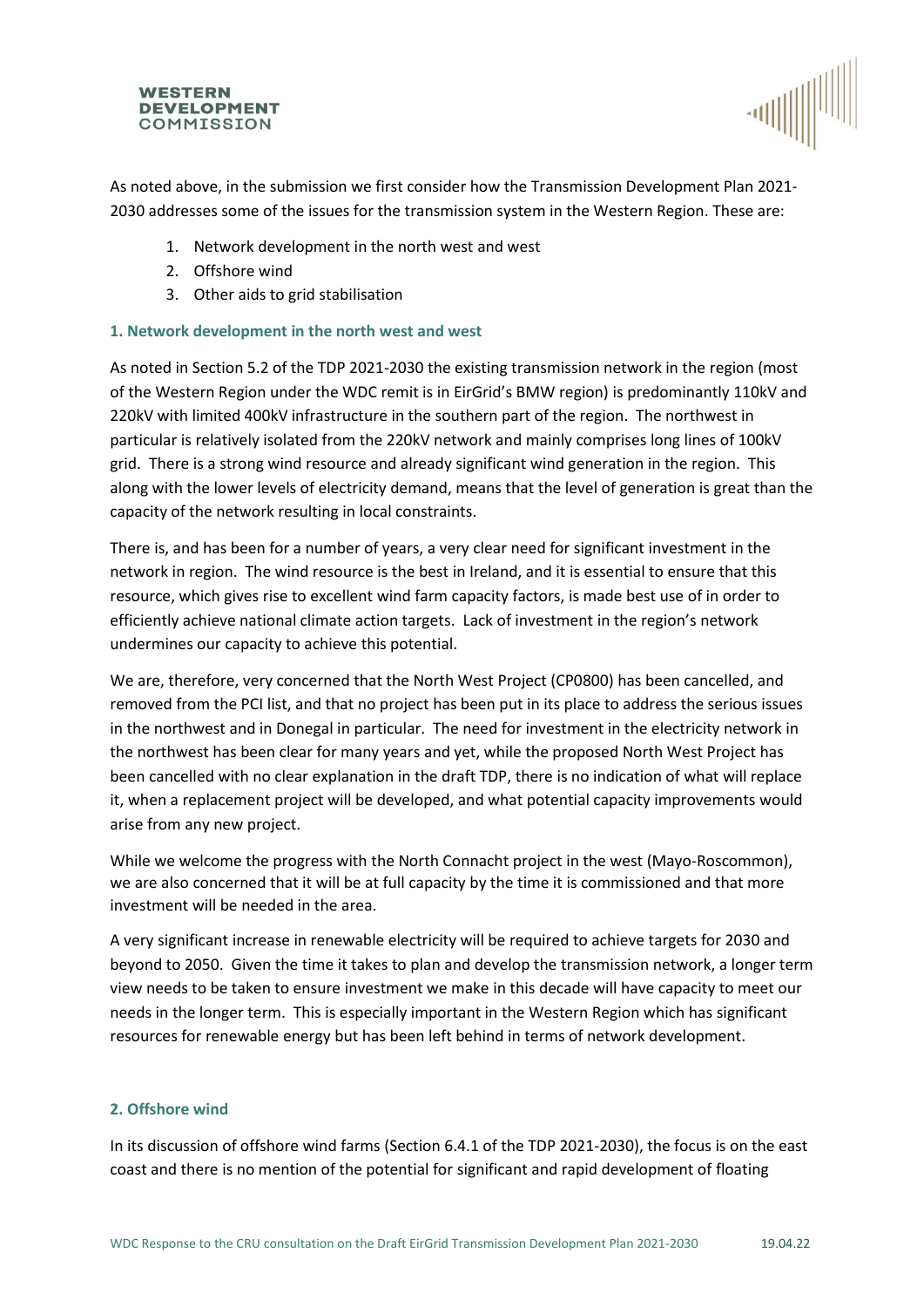#### **WESTERN DEVELOPMENT** COMMISSION



offshore wind (FOW) on the west coast. The Western Region has some of the best conditions for offshore wind in the world, with a long coastline and consistently high wind speeds. We need to unlock the potential of our deeper waters and stronger winds on the west coast. This is the key to the energy transition in Ireland to allow us to meet our long term net zero target. The Programme for Government specifically refers to at least 30GW of floating offshore wind potential off the west coast by 2050.

We believe that the focus on projects off the east coast in section of the TDP is too narrow and that EirGrid must consider the opportunities off the West coast. The speed at which FOW technology has developed has been very rapid, and this pace of growth is likely to continue up to and beyond 2030, so it is important that we allow for these projects to develop as soon as possible. The WDC believes that the speed of development of offshore floating wind elsewhere (particularly in Scotland, but also Norway, Portugal and across the globe) shows that some of the assumptions used by EirGrid about opportunities for offshore generation may underestimate the potential for rapid development of offshore wind on the west coast

Moneypoint 400kV substation can facilitate offshore wind capacity located off the Clare coast. However, any offshore wind generation located north of Galway along the Atlantic will require the development of new grid infrastructure. Although we recognise that projects are at an early stage of development, we are also conscious that planning and development of appropriate grid connection for large offshore wind farms on the west coast must commence immediately so that their completion aligns with potential commissioning dates for offshore projects.

# **3. Increasing demand as an aid to grid stabilisation**

While we strongly urge more focus on network development and reinforcement in the Western Region, we also note that incentivising the location of large demand could help to support the transmission network in the region. This is likely to include large users like data centres. While the location of centres of demand such as data centres outside the Greater Dublin Area is considered in EirGrid's State of our Electricity Future (300MW of data centre demand is assumed to connect on the 220kV network outside Dublin) the possible impacts of this is not discussed in the draft TDP. Likewise, there is no discussion of the CRU direction<sup>3</sup> to the System Operators in relation to the data centre grid connection processing which directs them to prioritise processing of data centre connection applications outside a constrained region (Greater Dublin) of the electricity system. The impact of new centres of demand in the Western Region on the transmission system in the region is not considered.

In addition, innovation and changing market conditions for Power-to-X also need to be considered. Green hydrogen is a key example of this, with hydrogen production and storage facilities expected to help support a highly variable RES E system. A number of projects are currently in development in our region (Mercury Renewables being the most advanced, but others at are early stages of development). Such innovation support could allow the areas of the Western Region with low

<sup>&</sup>lt;sup>3</sup> [https://www.cru.ie/document\\_group/data-centre-grid-connection/](https://www.cru.ie/document_group/data-centre-grid-connection/)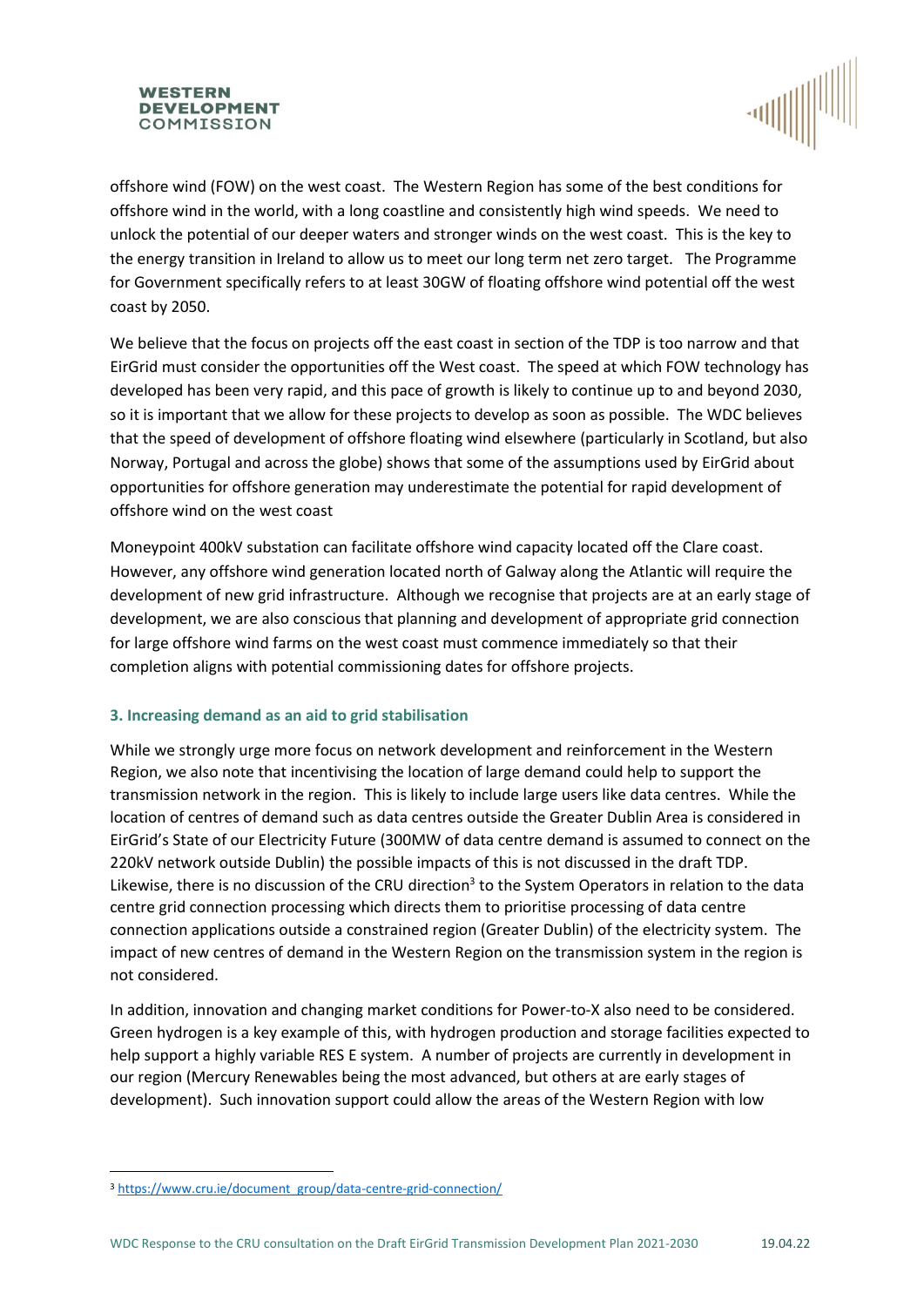



network capacity to make the most of abundant wind resources (both on and offshore) and provide a local demand which can help to support the grid in the region.

The EU directive outlining the requirements for the TDP (see more below) notes the importance of taking into account demand response. We do not believe this draft TDP does this.

### **4. Consultation Questions**

**Q1.** *Does the content and format of the document adequately reflect the intent and purpose of the TDP as set out in legislation?*

The Directive (EU) 2019/944 common rules for the internal market for electricity as linked in the CRU consultation document notes that

When elaborating the ten-year network development plan, the transmission system operator shall fully take into account the potential for the use of demand response, energy storage facilities or other resources as alternatives to system expansion, as well as expected consumption, trade with other countries and investment plans for Union-wide and regional networks.

We do not consider that there is sufficient consideration of the use of demand response, energy storage facilities or other opportunities in the draft TDP.

While we acknowledge, and welcome, some of the improvements in the TDP format over recent years, we believe that it is still more of a progress report on projects which are already at a relatively advanced stage of development (Steps 4-6 of EirGrid's six-step process for developing the Grid). There is no information about other network developments which may be needed by 2030, and little on what is in early stage development but will be advanced or completed by 2030. The draft TDP does not seem to reflect the intent of the legislation.

**Q2.** *Section 2 of the TDP 2021-2030 describes investment drivers and system needs. Does the document outline sufficient actions to address the drivers and needs presented? If not, please highlight the specific areas where additional actions may be required*.

Section 2 of the TDP provides a general review of the investment drivers and system needs but does not give any specifics or details relating to particular areas or investments. Thus, issues outlined above (the need for investment in the north west and west, the requirements of potential offshore wind developments on the west coast and the location of demand) have not been discussed in any detail. A more detailed picture of the issues, with data on current and future demand and supply issues trends as they impact the transmission network, would be helpful.

**Q3.** *The North-West (section 3.2) has, for some time been identified as being an area where there is particular difficulty with network development. Does the TDP 2021-2030 adequately detail the plan to now resolve it*?

No, as noted above, we are very concerned that North West Project (CP0800) has been cancelled. As the previous TDP (2020-2029) noted (p39) the project comprised reinforcement of the grid in the north-west. The driver of this project was RES integration. The amount of renewable generation seeking to connect in Donegal is in excess of the local demand and the capacity of the network. This generation therefore needs to be transferred out of the area to relieve congestion on the network. Despite this clear need the TDP 2021-2030 does not give any information about why the decision to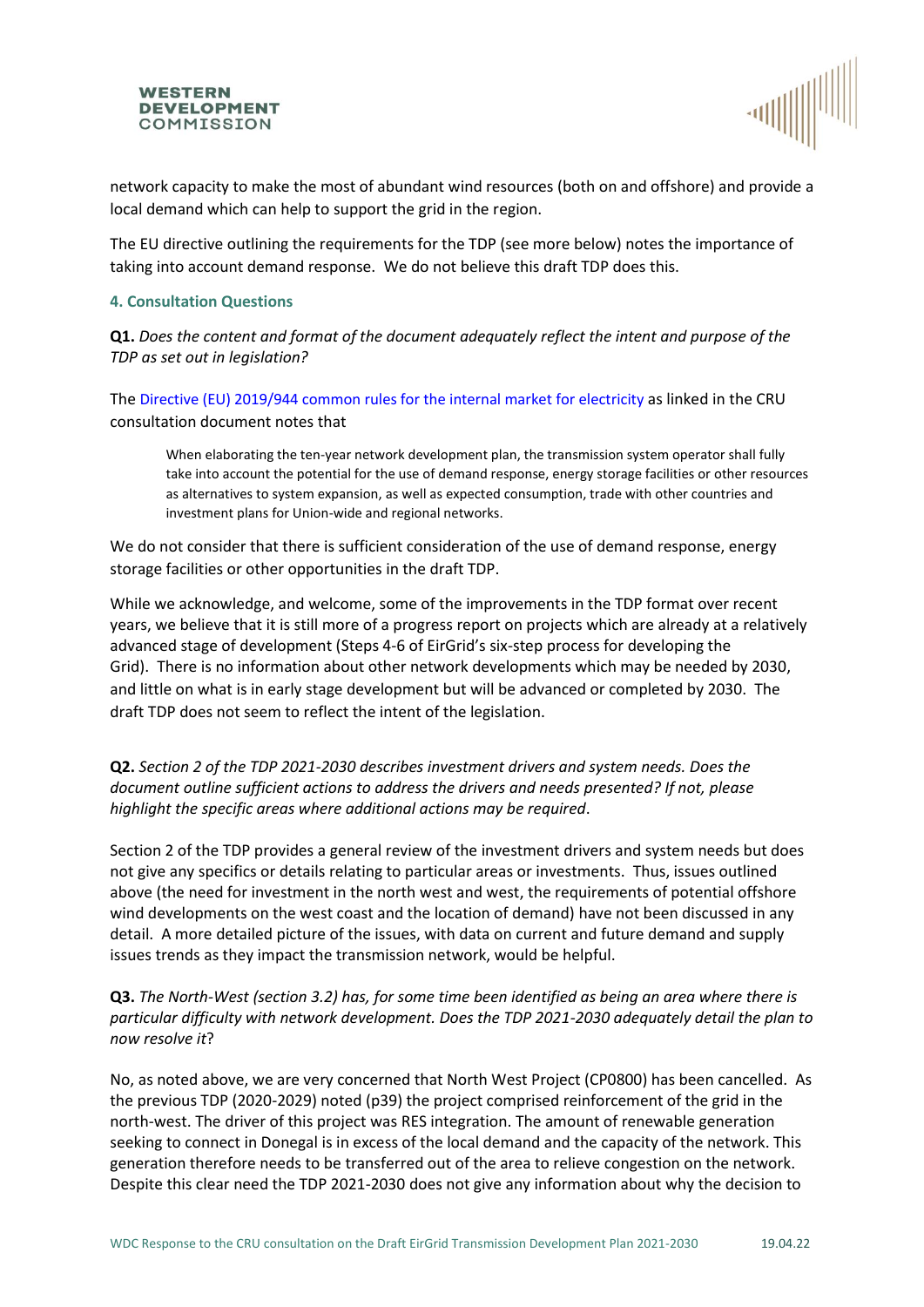



cancel the North West Project was made and how it plans to resolve issues and invest in the network in the north west network in the northwest. There is no indication that there is a plan in place, or even that such planning has commenced noting only that:

"The need for new network development in the north west, between Srananagh substation and substations in county Donegal, remains and has been identified in Shaping Our Electricity Future. However, the scope of the plausible scale of solutions has changed to include additional technologies, and to include investigation of connection to a number of substations in Donegal. Consequently, a new project will be started to replace CP0800 and reported in future TDPs." (p35)

#### It also notes

We will continue to assess reinforcement needs in the North-West through our System Needs Assessment report and to identify candidate solutions as part of the Shaping Our Electricity Future project, aiming to find new projects required in the area beyond those already progressing through the grid development process (p46)

Neither of these statements provide adequate detail on a plan to resolve network issues in the north west.

**Q4.** *Would it be helpful to link projects to the specific challenge they are addressing? Examples of this would include the North-West project as identified in the Renewable Integration Development Project and the Dublin Security of Supply constraint as set out in CRU paper CRU/18/228 dated 05 October 2020. If yes, would it be helpful to include the date and source of that challenge identification, and the timeline for addressing that challenge along with the associated project(s) completion date(s)?*

Yes, it would be helpful to link project to specific challenges and to provide some detail on the challenges which drive the project need. While links can usefully be given to the documents more information should be provided in the TDP itself.

**Q5**. *The TDP currently provides general and non-project specific reasons for changes in project status e.g., from Active to On Hold or Removed. Is there a benefit to the transmission system development in providing project specific reasons for these changes, with an exception where there is a commercial sensitivity? If yes, please specify the benefits.* 

Yes, there would be benefit in doing this. It allows the reader to better understand the reasons for the changes, for example in relation to the North West Project and to have more confidence in the TSOs decision making and an understanding that there are good reasons for the decisions made. It would also allow, where appropriate, users of the document to engage with the reasons given or data provided. This would make the TDP a more useful document.

# **Q6.** *Are there any current network constraints that are not included in the TDP and will not be resolved by the successful completion of projects set out in the TDP 2021-2030?*

As noted above (Q3) in relation to the north west, we are very concerned that the existing network issues in the north west and the lack of capacity for increased RES integration are not addressed in the Draft TDP. In addition, while we welcome the progress with the North Connacht 110kV We have noted the importance of ensuring that the network in the west is has capacity for significant future